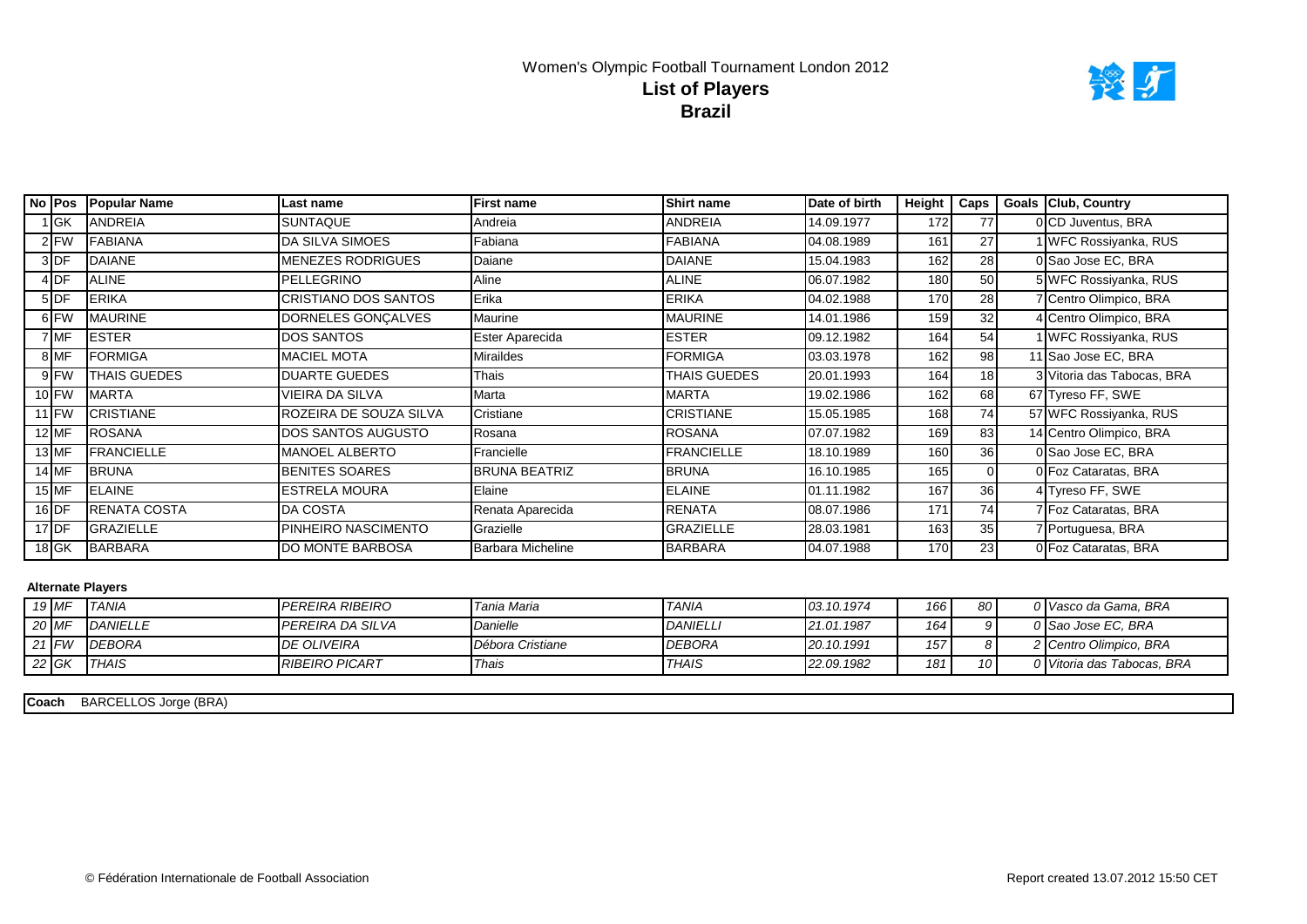

|         |           | No Pos Popular Name       | Last name           | <b>First name</b>         | <b>Shirt name</b>  | Date of birth | Height | Caps            | Goals Club, Country        |
|---------|-----------|---------------------------|---------------------|---------------------------|--------------------|---------------|--------|-----------------|----------------------------|
|         | 1 lGK ∣   | <b>NGO NDOM Annette</b>   | NGO NDOM            | Annette Flore             | <b>NGO NDOM</b>    | 02.06.1985    | 171    | 131             | 0 Louves Minproff, CMR     |
|         | $2$ DF    | <b>IMANIE Christine</b>   | MANIE               | <b>Christine Patiance</b> | MANIE              | 04.05.1984    | 156    | 40              | 6 Negrea Resita, ROU       |
|         | 3 FW      | NCHOUT Ajara              | NCHOUT              | Njoya Ajara               | NJOYA AJARA        | 12.01.1993    | 164    | 15 <sup>1</sup> | 2 Energiya Voronezh, RUS   |
|         | 5DF       | <b>EJANGUE Augustine</b>  | <b>EJANGUE</b>      | Augustine Sylvia          | EJANGUE A.         | 19.01.1989    | 158    | 22              | 0 Energiya Voronezh, RUS   |
|         | 6 MF      | <b>ZOUGA Francine</b>     | ZOUGA EDOA          | Francine                  | FRANCINE ZOUGA     | 09.11.1987    | 157    | 23              | 3 FSG Aire-le-Lignon, SUI  |
|         | 7 FW      | <b>ONGUENE Gabrielle</b>  | ABOUDI ONGUENE      | Gabrielle                 | <b>ONGUENE</b>     | 25.02.1989    | 153    |                 | 0 Louves Minproff, CMR     |
|         | 8 MF      | <b>FEUDJIO Raissa</b>     | FEUDJIO TCHUANYO    | Raissa                    | <b>FEUDJIO</b>     | 29.10.1995    | 162    |                 | 0 Lorema, CMR              |
|         | 9FW       | NGONO MANI Madeleine      | NGONO MANI          | Madeleine Michele         | NGONO MANI         | 16.10.1983    | 160    | 42              | 26 Guingamp, FRA           |
|         | $10$ MF   | <b>BEYENE Bebey</b>       | <b>BEYENE</b>       | <b>Bebey Ariane</b>       | <b>BEBEY</b>       | 10.05.1992    | 168    | 22              | 1 Louves Minproff, CMR     |
|         | $11$ FW   | <b>IVEN Adrienne</b>      | <b>IVEN MIHAMLE</b> | Adrienne Natacha          | <b>IVEN</b>        | 09.03.1983    | 169    | 12 <sup>1</sup> | 2 Louves Minproff, CMR     |
|         | $12$ MF   | <b>BELLA Francoise</b>    | <b>BELLA</b>        | Francoise Josephine       | <b>BELLA</b>       | 09.03.1983    | 159    | 53              | 7 Rivers Angels, NGA       |
|         | $13$ DF   | MEFFOMETOU Claudine       | MEFFOMETOU TCHENO   | <b>Claudine Falonne</b>   | MEFFOMETOU         | 01.07.1990    | 163    |                 | 0 Franck Rollycek, CMR     |
|         | $15$ DF   | <b>SONKENG Ysis</b>       | <b>SONKENG</b>      | Ysis Amarielle            | <b>SONKENG</b>     | 20.09.1989    | 165    | 30              | 0 Louves Minproff, CMR     |
|         | $16$ $GK$ | SOSSO Reine               | SOSSO EKAME         | Reine Elisabeth           | SOSSO              | 19.03.1993    | 165    | 11              | 0 Franck Rollycek, CMR     |
|         | $17$ FW   | <b>ENGANAMOUIT Gaelle</b> | ENGANAMOUIT         | Gaelle Deborah            | <b>ENGANAMOUIT</b> | 09.06.1992    | 171    | 17              | 2 Spartak Subotica, SRB    |
|         | 18 MF     | YANGO Jeannette           | NGOCK YANGO         | Jeannette Grace           | YANGO              | 12.06.1993    | 159    | 20              | Katowice, POL              |
| $20$ DF |           | MEDOUA Bibi               | MEDOUA              | <b>Bibi Balbine Laure</b> | <b>MEDOUA</b>      | 09.08.1993    | 164    | 19              | 0 Locomotive Yaounde, CMR  |
|         | 21 MF     | <b>ILEUKO Yvonne</b>      | LEUKO CHIBOSSO      | Yvonne Patrice            | <b>LEUKO</b>       | 20.11.1991    | 163    |                 | 0 Montigny Bretonneux, FRA |

|         | 4 DF    | <b>ISIEWE YAMALEU Rosine</b> | <b>ISIEWE YAMALEU</b> | Rosine            | <b>SIEWE YAMALEU</b> | 25.11.1991 | 166  | 24 | 0 Franck Rollvcek, CMR |
|---------|---------|------------------------------|-----------------------|-------------------|----------------------|------------|------|----|------------------------|
|         | $14$ FW | <b>AKABA Henriette</b>       | IAKABA EDOA           | Henriette Michele | AKABA                | 07.06.1992 | 160  |    | 0 Lorema, CMR          |
| 19 MF   |         | <b>IYOH Carine</b>           | <b>YOH</b>            | Carine Mnuh Ndoum | <b>YOH</b>           | 10.04.1993 | 156  |    | 0 Franck Rollycek, CMR |
| $22$ GK |         | <b>INGAKO Drusille</b>       | INGAKO TCHIMI         | Drusille Laure    | <b>NGAKO</b>         | 23.06.1987 | 164. |    | 0 Lorema. CMR          |

**Coach** ENOW Carl (CMR)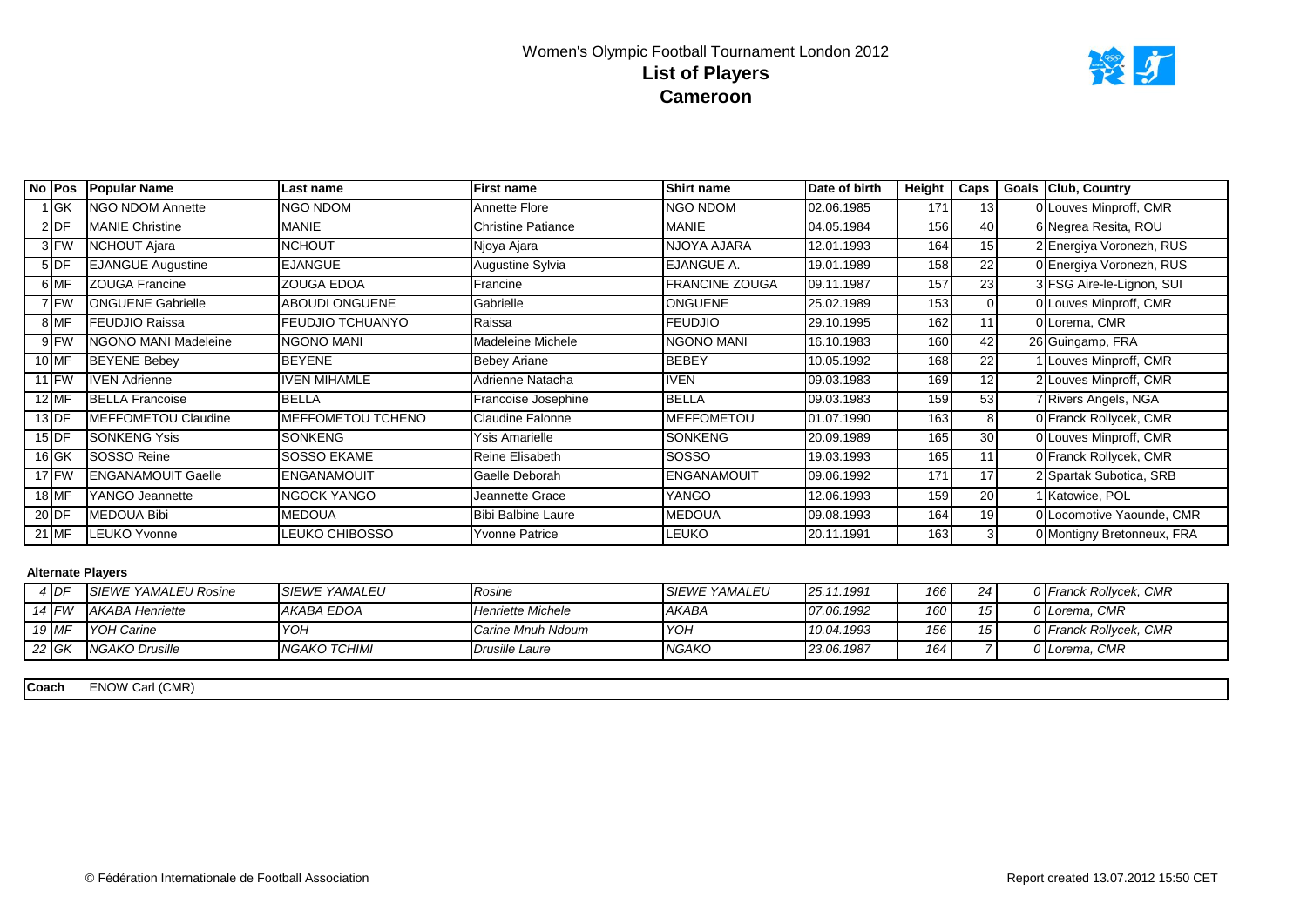

|         | No Pos Popular Name      | Last name         | <b>First name</b>         | <b>Shirt name</b> | Date of birth | Height | Caps | Goals Club, Country        |
|---------|--------------------------|-------------------|---------------------------|-------------------|---------------|--------|------|----------------------------|
| 1 GK    | LeBLANC Karina           | LEBLANC           | Karina Chenelle           | <b>LEBLANC</b>    | 30.03.1980    | 177    | 100  | 0 no club affiliation      |
| $2$ DF  | <b>ZURRER Emily</b>      | ZURRER            | <b>Emily Jane</b>         | <b>ZURRER</b>     | 12.07.1987    | 179    | 54   | 3 no club affiliation      |
| 3 DF    | <b>STEWART Chelsea</b>   | <b>STEWART</b>    | Chelsea Blaine            | <b>STEWART</b>    | 28.04.1990    | 165    | 33   | 0 UCLA, USA                |
| $4$ DF  | MOSCATO Carmelina        | <b>MOSCATO</b>    | Carmelina                 | <b>MOSCATO</b>    | 02.05.1984    | 171    | 62   | 2 no club affiliation      |
| $5$ DF  | <b>GAYLE Robyn</b>       | GAYLE             | Robyn Krista              | <b>GAYLE</b>      | 31.10.1985    | 168    | 59   | 2 no club affiliation      |
| 6 MF    | <b>KYLE Kaylyn</b>       | <b>KYLE</b>       | Kaylyn Mckenzie           | <b>KYLE</b>       | 06.10.1988    | 173    | 58   | 4 Vancouver Whitecaps, CAN |
| 7DF     | <b>WILKINSON Rhian</b>   | <b>WILKINSON</b>  | <b>Rhian Emilie</b>       | <b>WILKINSON</b>  | 12.05.1982    | 165    | 122  | 7 no club affiliation      |
| 8 MF    | MATHESON Diana           | MATHESON          | Diana Beverly             | <b>MATHESON</b>   | 06.04.1984    | 153    | 132  | 10 no club affiliation     |
| $9$ DF  | <b>ICHAPMAN Candace</b>  | <b>CHAPMAN</b>    | Candace Marie             | <b>CHAPMAN</b>    | 02.04.1983    | 169    | 109  | 6 Sky Blue, USA            |
| $10$ DF | <b>SESSELMANN Lauren</b> | <b>SESSELMANN</b> | Lauren Marie              | SESSELMANN        | 14.08.1983    | 173    | 17   | 0 no club affiliation      |
| 11 MF   | <b>SCOTT Desiree</b>     | <b>SCOTT</b>      | Desiree Rose Marie        | <b>SCOTT</b>      | 31.07.1987    | 160    | 44   | 0 Vancouver Whitecaps, CAN |
| $12$ FW | SINCLAIR Christine       | <b>SINCLAIR</b>   | <b>Christine Margaret</b> | <b>SINCLAIR</b>   | 12.06.1983    | 175    | 181  | 134 no club affiliation    |
| $13$ MF | <b>SCHMIDT Sophie</b>    | <b>SCHMIDT</b>    | Sophie Diana              | <b>SCHMIDT</b>    | 28.06.1988    | 173    | 87   | 7 no club affiliation      |
| $14$ FW | <b>TANCREDI Melissa</b>  | TANCREDI          | Melissa Palma Julie       | <b>TANCREDI</b>   | 27.12.1981    | 175    | 79   | 18 Dalsjofors, SWE         |
| $15$ MF | <b>PARKER Kelly</b>      | <b>PARKER</b>     | Kelly                     | <b>PARKER</b>     | 08.03.1981    | 156    | 35   | 3 no club affiliation      |
| $16$ FW | FILIGNO Jonelle          | FILIGNO           | Jonelle                   | <b>FILIGNO</b>    | 24.09.1990    | 169    | 43   | 8 Rutgers Univ., USA       |
| 17 MF   | TIMKO Brittany           | timko             | <b>Brittany Amanda</b>    | TIMKO             | 05.09.1985    | 173    | 113  | 4 no club affiliation      |
| $18$ GK | McLEOD Erin              | MC LEOD           | Erin Katrina              | <b>MCLEOD</b>     | 26.02.1983    | 174    | 74   | 0 Dalsjofors, SWE          |

| 19 DF |               | <b>BOOTH Melanie</b>    | <b>BOOTH</b>         | Melanie                        | <b>BOOTH</b>   | 24.08.1984 | 175  | 62 | ?   Vancouver Whitecaps, CAN |
|-------|---------------|-------------------------|----------------------|--------------------------------|----------------|------------|------|----|------------------------------|
|       | 20 DF         | <b>INAULT Marie-Eve</b> | <b>NAUL7</b>         | Marie-Eve                      | <b>NAUL</b>    | 16.02.1982 | 171. | 48 | 0 no club affiliation        |
|       | 21 <b>F</b> W | <b>JULIEN Christina</b> | <i><b>JULIEN</b></i> | <b>Christina Marie Katrina</b> | <i>JULIEN</i>  | 06.05.1988 | 165. | 47 | 10 Jitex BK, SWE             |
|       | 22 GK         | <b>BERNIER Justine</b>  | <b>BERNIER</b>       | Justine Joan                   | <b>BERNIER</b> | 20.03.1989 | 178  | ΩI | 0 Vancouver Whitecaps, CAN   |

HERDMAN John (GBR) **Coach**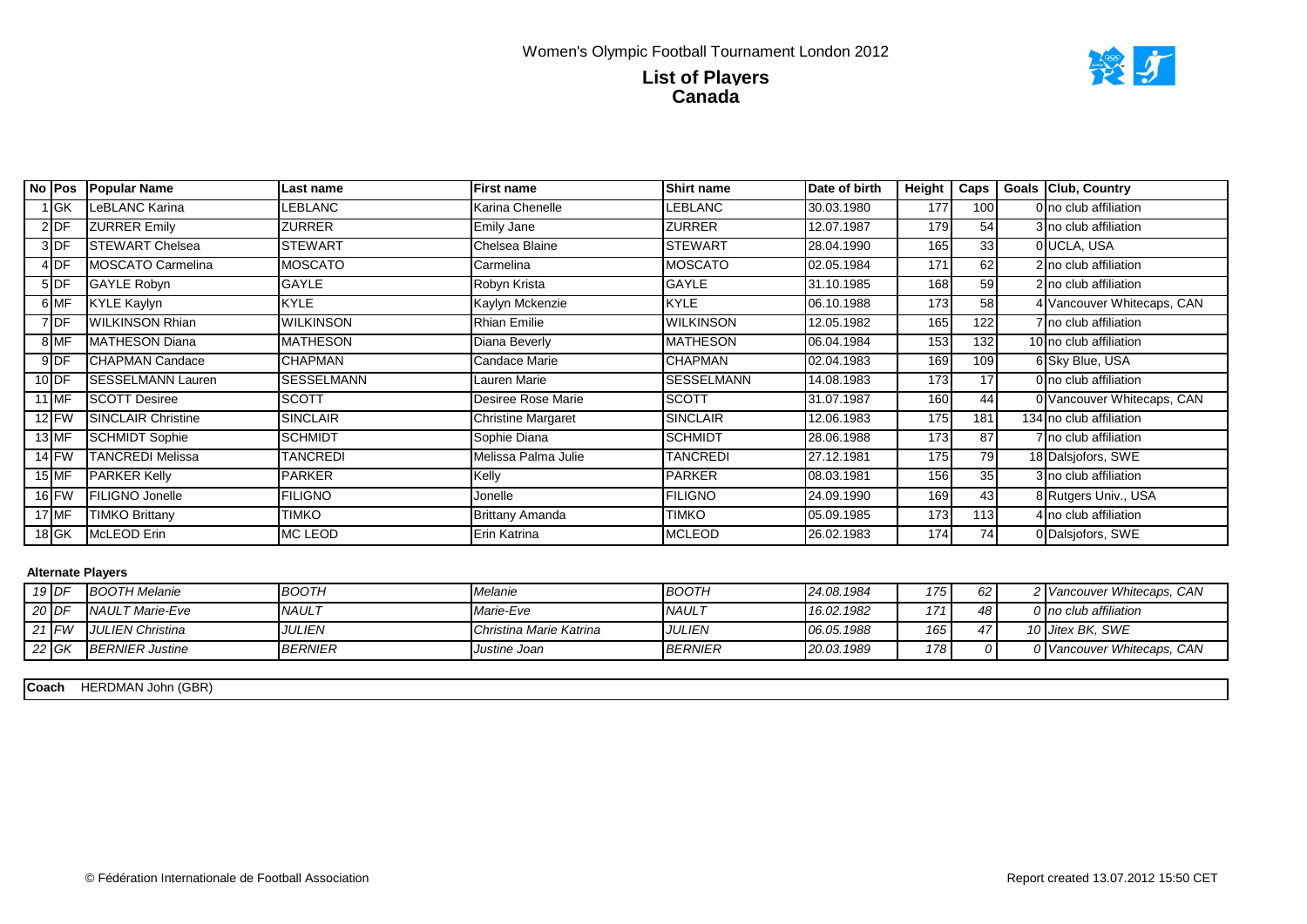

|         | No Pos          | <b>Popular Name</b>       | Last name                | <b>First name</b> | <b>Shirt name</b> | Date of birth | Height     | Caps | <b>Goals Club, Country</b>     |
|---------|-----------------|---------------------------|--------------------------|-------------------|-------------------|---------------|------------|------|--------------------------------|
|         | <b>IGK</b>      | <b>CASTANO Stefany</b>    | CASTAÑO CARDOSO          | Derly Stefany     | <b>STEFANY</b>    | 11.01.1994    | 172        |      | 0 Graceland Univ., USA         |
|         | $2$ MF          | <b>ARIZA Tatiana</b>      | <b>ARIZA DIAZ</b>        | Tatiana           | TATIANA           | 21.02.1991    | 160        | 12   | 2 Austin Peay State Univ., USA |
|         | 3DF             | <b>GAITAN Natalia</b>     | <b>GAITAN LAGUADO</b>    | Natalia           | NATALIA.G         | 03.04.1991    | 164        |      | 0 Univ. Toledo, USA            |
|         | 4 <sub>DF</sub> | <b>ARIZA Natalia</b>      | <b>ARIZA DIAZ</b>        | Natalia           | <b>NATALIA</b>    | 21.02.1991    | 160        |      | 0 Austin Peay State Univ., USA |
|         | 5DF             | <b>ARIAS Nataly</b>       | ARIAS PEÑA               | Katherine Nataly  | <b>NATALY</b>     | 02.04.1986    | 170        | 16   | 3 Univ. Maryland, USA          |
|         | 6MF             | <b>MONTOYA Daniela</b>    | <b>MONTOYA QUIROZ</b>    | Daniela           | <b>DANIELA</b>    | 22.08.1990    | 158        | 11   | 1 Formas Intimas Medellin, COL |
|         | 7 FW            | <b>VELASQUEZ Orianica</b> | VELASQUEZ HERRERA        | Orianica          | <b>ORIANICA</b>   | 01.08.1989    | <b>170</b> | 13   | I Indiana Univ., USA           |
|         | 8 MF            | <b>RINCON Yoreli</b>      | <b>RINCON TORRES</b>     | Hazleydi Yoreli   | YORELI            | 27.07.1993    | 168        | 14   | 8 Gol Star, COL                |
|         | 9 MF            | RODALLEGA Carmen          | RODALLEGA                | Carmen Elisa      | <b>CARMEN</b>     | 15.07.1983    | 158        | 34   | 6 Sarmiento, COL               |
|         | 10 MF           | <b>USME Catalina</b>      | USME PINEDA              | Maria Catalina    | <b>CATALINA</b>   | 25.12.1989    | 163        | 20   | 14 Independiente Medellin, COL |
|         | 11 MF           | <b>SALAZAR Liana</b>      | <b>SALAZAR VERGARA</b>   | Liana Milena      | LIANA             | 16.09.1992    | 160        | 13   | 0 Univ. Kansas, USA            |
|         | $12$ GK         | SEPULVEDA Sandra          | SEPULVEDA LOPERA         | Sandra Milena     | <b>SANDRA</b>     | 03.03.1988    | 165        | 16   | 0 Formas Intimas Medellin, COL |
| $13$ DF |                 | DOMINGUEZ Yulieht         | DOMINGUEZ OCHOA          | Yulieht Paola     | YULIEHT           | 06.09.1993    | 164        | 17   | 3 Estudiantes, COL             |
|         | $14$ DF         | PEDUZINE Kelis            | PEDUZINE VARGAS          | Kelis Johana      | <b>KELIS</b>      | 21.04.1983    | 175        | 23   | 2 Club Deportivo Eba, COL      |
|         | $15$ FW         | <b>VIDAL Ingrid</b>       | VIDAL ISAZA              | Ingrid Julieth    | <b>INGRID</b>     | 22.04.1991    | 158        | 18   | 5 Generaciones Palmiranas, COL |
|         | 16 FW           | <b>ANDRADE Lady</b>       | ANDRADE RODRIGUEZ        | Lady Patricia     | LADY              | 10.01.1992    | 169        | 8    | Inter de Bogota, COL           |
|         | $17$ FW         | <b>ORTIZ Melissa</b>      | ORTIZ MATALLANA          | Melissa Marie     | <b>MELISSA</b>    | 24.01.1990    | 169        |      | 0 Lynn Univ., USA              |
|         | 18 MF           | <b>IMONTOYA Ana</b>       | <b>MONTOYA PROPHATER</b> | Ana María         | <b>ANA</b>        | 24.09.1991    | 169        |      | 0 Univ. Arizona, USA           |

|         | $19$ FW | <b>CASTRO Katerin</b>     | <b>I</b> CASTRO MUÑOZ      | Katerin Fabiola   | <b>KATERIN</b> | 21.11.1991 | 174 <sub>1</sub> | ΩI     | 3 Estudiantes, COL       |
|---------|---------|---------------------------|----------------------------|-------------------|----------------|------------|------------------|--------|--------------------------|
| 20 FW   |         | ROMERO Kena               | ROMERO SOTO                | Kena Marcela      | KENA MARCELA   | 31.12.1987 | 166              | ∩∎     | 0 Futuras Estrellas, COL |
| $21$ DF |         | <b>HERNANDEZ Angelica</b> | <b>HERNANDEZ HERNANDEZ</b> | <b>I</b> Anaelica | ANGELICA       | 22.07.1994 | 158              | $\cap$ | 0 Gol Star, COL          |
| $22$ GK |         | <b>IPEREZ Catalina</b>    | <b>IPEREZ JARAMILLO</b>    | Catalina          | CATALINA P.    | 08.11.1994 | 164              | ∩∎     | 0 Team Boca, USA         |

**Coach** ROZO Ricardo (COL)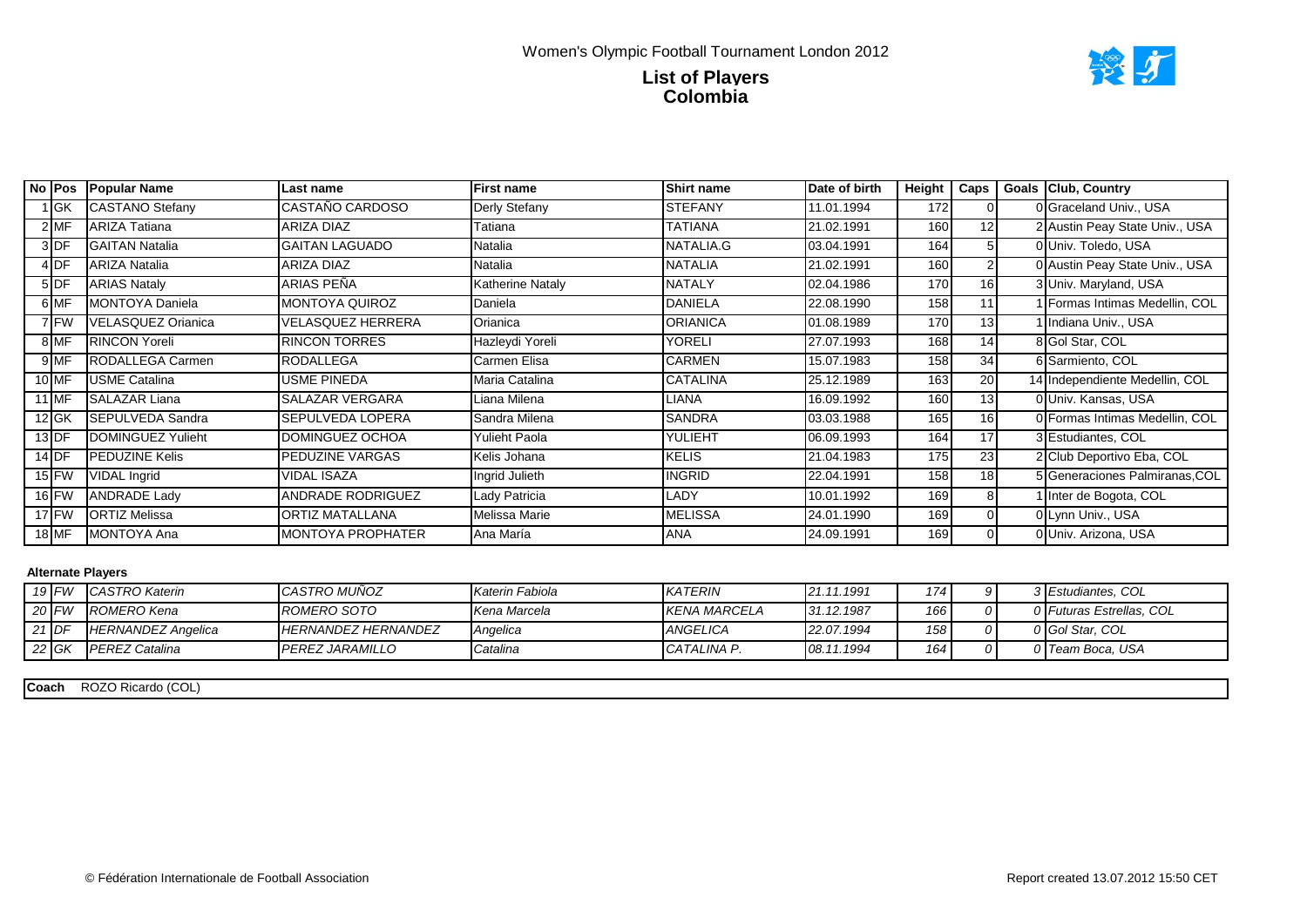

|         | No Pos Popular Name        | Last name        | First name    | <b>Shirt name</b> | Date of birth | Height | Caps | <b>Goals Club, Country</b>     |
|---------|----------------------------|------------------|---------------|-------------------|---------------|--------|------|--------------------------------|
| 1 GK    | <b>IDEVILLE Celine</b>     | <b>DEVILLE</b>   | Céline        | <b>DEVILLE</b>    | 24.01.1982    | 173    | 53   | 0 Olympique Lyonnais, FRA      |
| $2$ DF  | <b>RENARD Wendie</b>       | <b>RENARD</b>    | Wendie        | <b>RENARD</b>     | 20.07.1990    | 187    | 21   | 3 Olympique Lyonnais, FRA      |
| 3 MF    | <b>BOULLEAU Laure</b>      | <b>BOULLEAU</b>  | Laure         | <b>BOULLEAU</b>   | 22.10.1986    | 159    | 26   | 0 Paris Saint-Germain, FRA     |
| $4$ DF  | <b>GEORGES Laura</b>       | <b>GEORGES</b>   | Laura         | <b>GEORGES</b>    | 20.08.1984    | 172    | 111  | 3 Olympique Lyonnais, FRA      |
| $5$ DF  | MEILLEROUX Ophelie         | MEILLEROUX       | Ophelie       | <b>MEILLEROUX</b> | 18.01.1984    | 164    | 60   | 0 Montpellier HSC, FRA         |
| 6 MF    | <b>SOUBEYRAND Sandrine</b> | SOUBEYRAND       | Sandrine      | <b>SOUBEYRAND</b> | 16.08.1973    | 173    | 177  | 17 FCF Juvisy, FRA             |
| 7 DF    | <b>IFRANCO Corine</b>      | <b>FRANCO</b>    | Corine        | <b>FRANCO</b>     | 05.10.1983    | 178    | 62   | 20 Olympique Lyonnais, FRA     |
| 8DF     | <b>BOMPASTOR Sonia</b>     | <b>BOMPASTOR</b> | Sonia         | <b>BOMPASTOR</b>  | 08.06.1980    | 162    | 148  | 19 Olympique Lyonnais, FRA     |
| 9FW     | LE SOMMER Eugenie          | LE SOMMER        | Eugénie       | <b>LE SOMMER</b>  | 18.05.1989    | 161    | 55   | 18 Olympique Lyonnais, FRA     |
| $10$ MF | <b>ABILY Camille</b>       | <b>ABILY</b>     | Camille       | <b>ABILY</b>      | 05.12.1984    | 166    | 96   | 23 Olympique Lyonnais, FRA     |
| $11$ FW | <b>DELIE Marie-Laure</b>   | <b>DELIE</b>     | Marie-Laure   | <b>DELIE</b>      | 29.01.1988    | 172    | 39   | 33 Montpellier HSC, FRA        |
| $12$ FW | THOMIS Elodie              | THOMIS           | Elodie        | <b>THOMIS</b>     | 13.08.1986    | 166    | 71   | 23 Olympique Lyonnais, FRA     |
| 13 MF   | CATALA Camille             | CATALA           | Camille Marie | <b>CATALA</b>     | 06.05.1991    | 168    | 61   | St. Etienne, FRA               |
| 14 MF   | NECIB Louisa               | NECIB            | Louisa        | <b>NECIB</b>      | 23.01.1987    | 168    | 78   | 16 Olympique Lyonnais, FRA     |
| 15 MF   | <b>BUSSAGLIA Elise</b>     | <b>BUSSAGLIA</b> | Elise         | <b>BUSSAGLIA</b>  | 24.09.1985    | 163    | 100  | 20 Paris Saint-Germain, FRA    |
| $16$ DF | <b>VIGUIER Sabrina</b>     | VIGUIER          | Sabrina       | VIGUIER           | 04.01.1981    | 169    | 90   | <b>Olympique Lyonnais, FRA</b> |
| $17$ FW | <b>THINEY Gaetane</b>      | THINEY           | Gaetane       | <b>THINEY</b>     | 28.10.1985    | 169    | 69   | 30 FCF Juvisy, FRA             |
| $18$ GK | <b>BOUHADDI Sarah</b>      | <b>BOUHADDI</b>  | Sarah         | <b>BOUHADDI</b>   | 17.10.1986    | 175    | 51   | 0 Olympique Lyonnais, FRA      |

|         | $19$ GK | <b>PHILIPPE Laetitia</b> | PHILIPPE        | Laetitia Marie       | <b>PHILIPPE</b> | 30.04.1991 | 173 |  | 0 Montpellier HSC, FRA     |
|---------|---------|--------------------------|-----------------|----------------------|-----------------|------------|-----|--|----------------------------|
| $20$ DF |         | <b>SOYER Julie</b>       | <b>SOYER</b>    | Julie                | <b>SOYER</b>    | 30.06.1985 | 166 |  | 0 Paris Saint-Germain, FRA |
| 21 $FW$ |         | MAKANZA Marina           | <b>IMAKANZA</b> | Marina               | <b>MAKANZA</b>  | 01.07.1991 | 166 |  | 0 SC Freiburg, GER         |
| 22 DF   |         | <b>GADEA Kelly</b>       | <b>GADEA</b>    | <b>Kelly Martine</b> | <b>GADEA</b>    | 16.12.1991 | 169 |  | 0 Montpellier HSC, FRA     |

**Coach** BINI Bruno (FRA)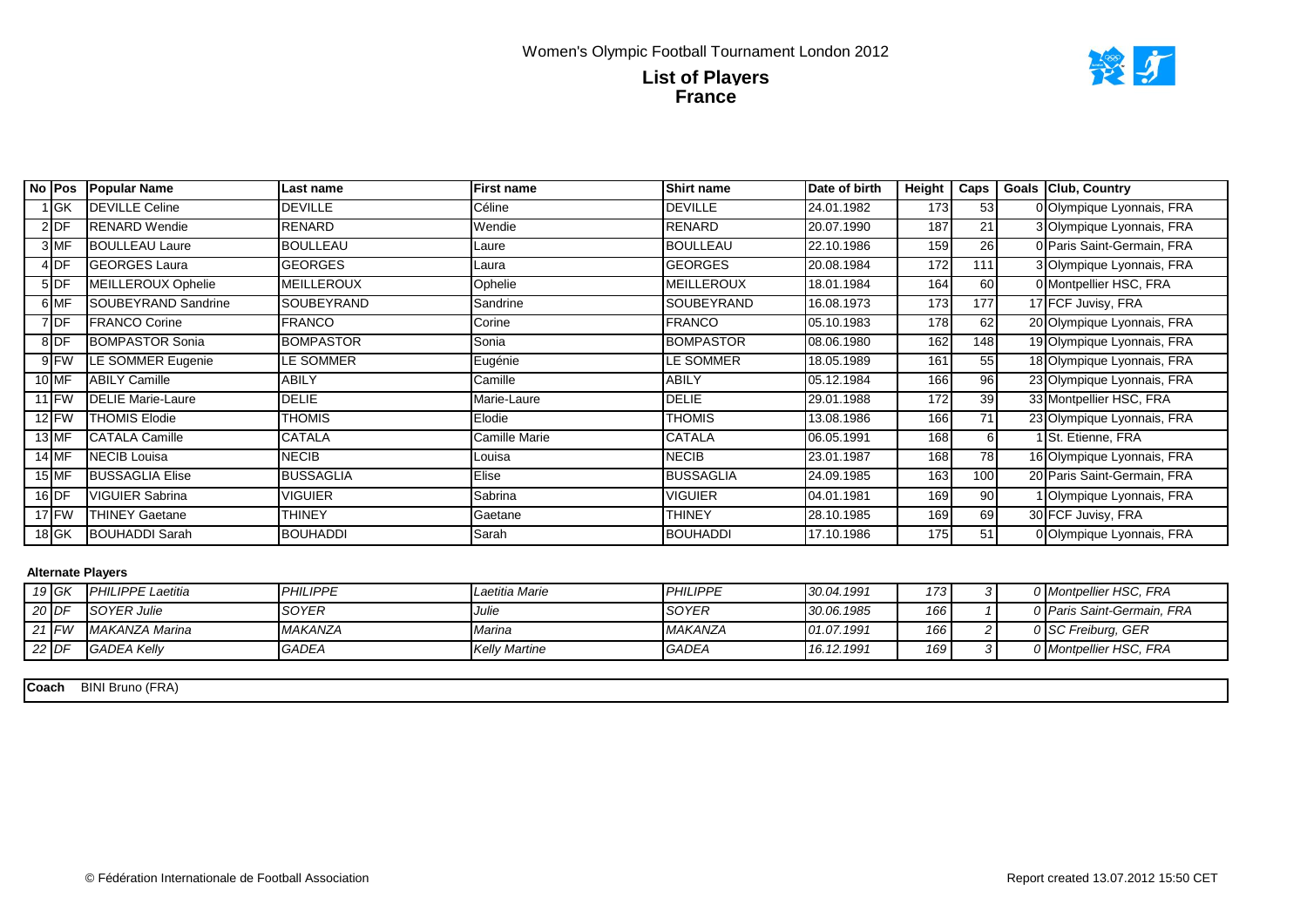

|           | No Pos Popular Name       | Last name        | First name          | Shirt name      | Date of birth |     |     | Height   Caps*   Goals*   Club, Country |
|-----------|---------------------------|------------------|---------------------|-----------------|---------------|-----|-----|-----------------------------------------|
| ∣GK       | <b>BARDSLEY Karen</b>     | <b>BARDSLEY</b>  | Karen Louise        | <b>BARDSLEY</b> | 14.10.1984    | 181 | 22  | 0 Linkopings FC, SWE                    |
| 2 DF      | <b>SCOTT Alex</b>         | <b>SCOTT</b>     | Alexandra Virina    | A.SCOTT         | 14.10.1984    | 163 | 90  | 12 Arsenal LFC, GBR                     |
| 3DF       | <b>HOUGHTON Stephanie</b> | <b>HOUGHTON</b>  | Stephanie Jayne     | HOUGHTON        | 23.04.1988    | 172 | 27  | 4 Arsenal LFC, GBR                      |
| 4 MF      | <b>SCOTT Jill</b>         | <b>SCOTT</b>     | Jill Louise         | <b>J.SCOTT</b>  | 02.02.1987    | 180 | 56  | 8 Everton LFC, GBR                      |
| 5DF       | <b>BRADLEY Sophie</b>     | <b>BRADLEY</b>   | Sophie Elizabeth    | <b>BRADLEY</b>  | 20.10.1989    | 169 | 15  | 0 Lincoln Ladies, GBR                   |
| 6DF       | <b>STONEY Casey</b>       | <b>STONEY</b>    | Casey Jean          | <b>STONEY</b>   | 13.05.1982    | 172 | 103 | 4 Lincoln Ladies, GBR                   |
| 7 FW      | <b>CARNEY Karen</b>       | CARNEY           | Karen Julia         | <b>CARNEY</b>   | 01.08.1987    | 162 | 75  | 13 Birmingham City LFC, GBR             |
| 8 MF      | <b>WILLIAMS Fara</b>      | WILLIAMS MERRETT | Fara Tanya Franki   | F.WILLIAMS      | 25.01.1984    | 164 | 105 | 36 Everton LFC, GBR                     |
| 9 FW      | <b>WHITE Ellen</b>        | WHITE            | Ellen Toni          | <b>WHITE</b>    | 09.05.1989    | 171 | 29  | 9 Arsenal LFC, GBR                      |
| $10$ FW   | <b>SMITH Kelly</b>        | <b>SMITH</b>     | Kelly Jayne         | <b>SMITH</b>    | 29.10.1978    | 156 | 111 | 45 Arsenal LFC, GBR                     |
| 1 MF      | YANKEY Rachel             | YANKEY           | Rachel Aba          | YANKEY          | 01.11.1979    | 164 | 119 | 18 Arsenal LFC, GBR                     |
| $12$ FW   | <b>LITTLE Kim</b>         | LITTLE           | Kim                 | LITTLE          | 29.06.1990    | 162 | 67  | 19 Arsenal LFC, GBR                     |
| $13$ DF   | <b>DIEKE</b> Ifeoma       | <b>DIEKE</b>     | Ifeoma              | DIEKE           | 25.02.1981    | 165 | 90  | 0 Vittsjo GIK, SWE                      |
| 14 MF     | <b>ASANTE Anita</b>       | <b>ASANTE</b>    | Anita Amma Ankyewah | <b>ASANTE</b>   | 27.04.1985    | 167 | 55  | 1 Kopparbergs/Goteborg, SWE             |
| $15$ FW   | ALUKO Eniola              | <b>ALUKO</b>     | Eniola              | <b>ALUKO</b>    | 21.02.1987    | 158 | 61  | 11 Birmingham City LFC, GBR             |
| $16$ DF   | <b>RAFFERTY Claire</b>    | <b>RAFFERTY</b>  | Claire Lauren       | <b>RAFFERTY</b> | 11.01.1989    | 164 |     | 0 Chelsea LFC, GBR                      |
| $17$ FW   | <b>WILLIAMS Rachel</b>    | <b>WILLIAMS</b>  | Rachel Lousie       | R.WILLIAMS      | 10.01.1988    | 167 | 11  | 3 Birmingham City LFC, GBR              |
| $18$ $GK$ | <b>BROWN Rachel</b>       | <b>BROWN</b>     | Rachel              | <b>BROWN</b>    | 02.07.1980    | 171 | 78  | 0 Everton LFC, GBR                      |

| $19$ DF | <b>ISUSI Dunia</b>     | <b>SUSI</b>    | Dunia        | <b>SUSI</b>    | 10.08.1987 | 169 | 16 <sup>1</sup> | 0 Chelsea LFC, GBR       |
|---------|------------------------|----------------|--------------|----------------|------------|-----|-----------------|--------------------------|
| 20 FW   | <b>ICLARKE Jessica</b> | <b>CLARKE</b>  | Jessica Anne | <b>CLARKE</b>  | 05.05.1989 | 163 | 34              | 9 Lincoln Ladies, GBR    |
| $21$ FW | ROSS Jane              | <b>ROSS</b>    | Jane         | ROSS           | 18.09.1989 | 167 | 39 <sub>l</sub> | 13 Glasgow City LFC, GBR |
| $22$ GK | <b>HIGGINS</b> Emma    | <b>HIGGINS</b> | Emma         | <b>HIGGINS</b> | 15.05.1986 | 169 | 53 <sub>1</sub> | 0 KR Reykjavik, ISL      |

Coach POWELL Hope (GBR)

**\*** *Note:* Caps and Goals apply to the FIFA Member Associations of England, Northern Ireland, Scotland and Wales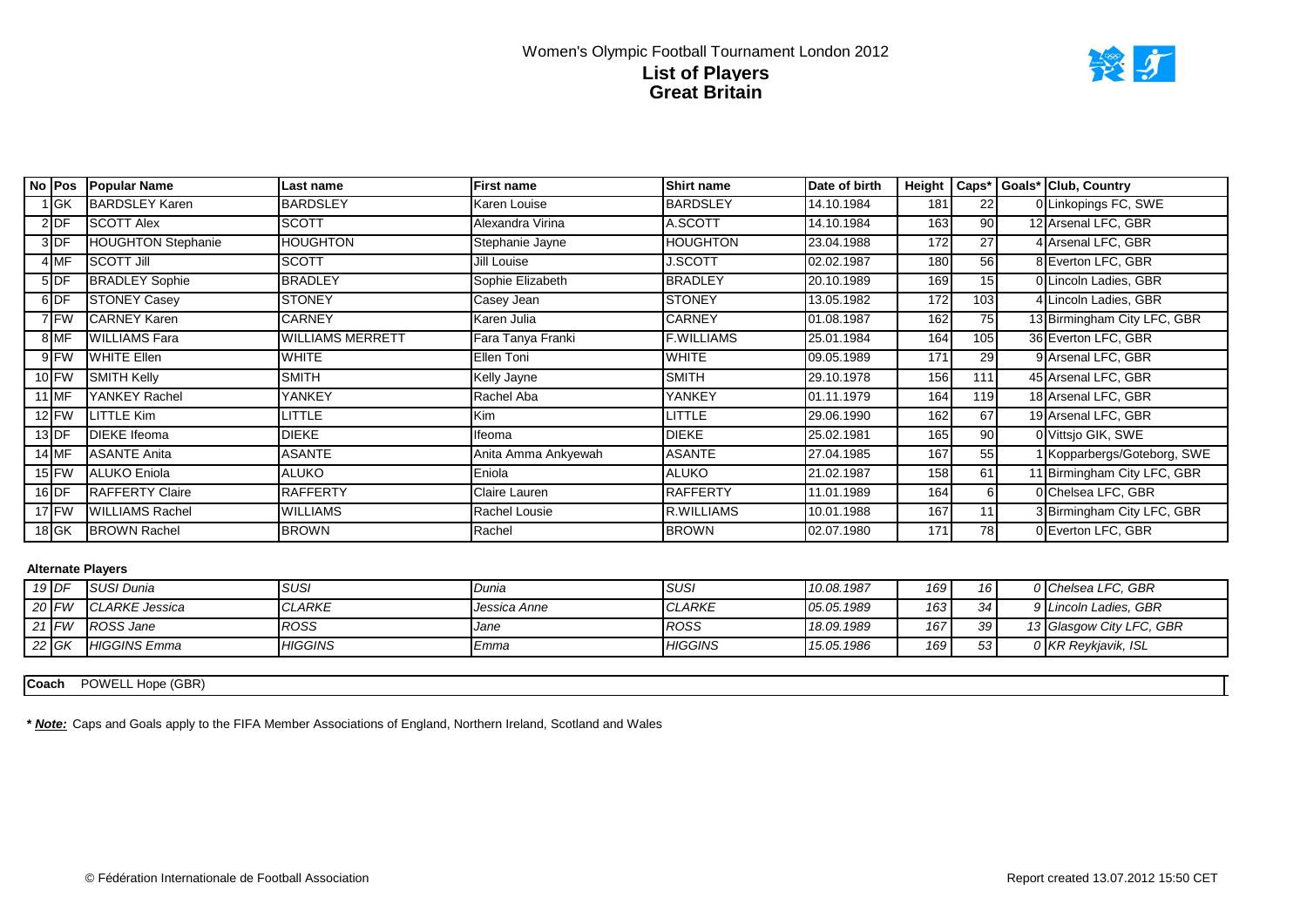

| No IPos | <b>Popular Name</b>     | Last name         | <b>First name</b> | <b>Shirt name</b> | Date of birth | Height | Caps | <b>Goals Club, Country</b>    |
|---------|-------------------------|-------------------|-------------------|-------------------|---------------|--------|------|-------------------------------|
| 1 GK    | <b>FUKUMOTO Miho</b>    | <b>FUKUMOTO</b>   | Miho              | <b>FUKUMOTO</b>   | 02.10.1983    | 164    | 60   | 0 Yunogo Belle, JPN           |
| 2DF     | KINGA Yukari            | <b>KINGA</b>      | Yukari            | <b>KINGA</b>      | 02.05.1984    | 161    | 79   | 5 INAC Leonessa, JPN          |
| 3DF     | <b>IWASHIMIZU Azusa</b> | <b>IWASHIMIZU</b> | Azusa             | <b>IWASHIMIZU</b> | 14.10.1986    | 162    | 77   | 8 NTV Beleza, JPN             |
| 4DF     | KUMAGAI Saki            | <b>KUMAGAI</b>    | Saki              | <b>KUMAGAI</b>    | 17.10.1990    | 171    | 41   | 0 1.FFC Frankfurt, GER        |
| 5 DF    | SAMESHIMA Aya           | <b>SAMESHIMA</b>  | Aya               | <b>SAMESHIMA</b>  | 16.06.1987    | 163    | 45   | 2 Vegalta Sendai Ladies, JPN  |
| 6 MF    | <b>SAKAGUCHI Mizuho</b> | <b>SAKAGUCHI</b>  | Mizuho            | <b>SAKAGUCHI</b>  | 15.10.1987    | 165    | 53   | 16 NTV Beleza, JPN            |
| 7 FW    | <b>ANDO Kozue</b>       | ANDO              | Kozue             | <b>ANDO</b>       | 09.07.1982    | 165    | 103  | 17 FCR Duisburg, GER          |
| 8MF     | MIYAMA Aya              | MIYAMA            | Aya               | <b>MIYAMA</b>     | 28.01.1985    | 157    | 112  | 27 Yunogo Belle, JPN          |
| 9MF     | <b>KAWASUMI Nahomi</b>  | <b>KAWASUMI</b>   | Nahomi            | <b>KAWASUMI</b>   | 23.09.1985    | 157    | 31   | 8 INAC Leonessa, JPN          |
| 10 MF   | <b>SAWA Homare</b>      | SAWA              | Homare            | <b>SAWA</b>       | 06.09.1978    | 164    | 179  | 80 INAC Leonessa, JPN         |
| $11$ FW | <b>OHNO Shinobu</b>     | OHNO              | Shinobu           | OHNO              | 23.01.1984    | 155    | 105  | 37 INAC Leonessa, JPN         |
| $12$ DF | YANO Kyoko              | YANO              | Kyoko             | YANO              | 03.06.1984    | 164    | 72   | 1 Urawa Reds Ladies, JPN      |
| $13$ FW | <b>IMARUYAMA Karina</b> | MARUYAMA          | Karina            | <b>MARUYAMA</b>   | 26.03.1983    | 163    | 70   | 14 Speranza FC Takatsuki, JPN |
| $14$ MF | <b>TANAKA Asuna</b>     | TANAKA            | Asuna             | <b>TANAKA</b>     | 23.04.1988    | 164    | 13   | 3 INAC Leonessa, JPN          |
| $15$ FW | <b>TAKASE Megumi</b>    | TAKASE            | Megumi            | <b>TAKASE</b>     | 10.11.1990    | 164    | 26   | 5 INAC Leonessa, JPN          |
| $16$ FW | <b>IWABUCHI Mana</b>    | <b>IWABUCHI</b>   | Mana              | <b>IWABUCHI</b>   | 18.03.1993    | 155    | 11   | 2 NTV Beleza, JPN             |
| $17$ FW | <b>OGIMI Yuki</b>       | OGIMI             | Yuki              | <b>OGIMI</b>      | 15.07.1987    | 168    | 83   | 36 Turbine Potsdam, GER       |
| $18$ GK | KAIHORI Ayumi           | <b>KAIHORI</b>    | Ayumi             | <b>KAIHORI</b>    | 04.09.1986    | 170    | 31   | 0 INAC Leonessa, JPN          |

| $19$ DF | ARIYOSHI Saori            | <b>ARIYOSHI</b>  | Saori  | <b>ARIYOSHI</b>  | 01.11.1987 | 158 |    | 0 INTV Beleza. JPN            |
|---------|---------------------------|------------------|--------|------------------|------------|-----|----|-------------------------------|
| 20 MF   | <b>I KAMIONOBE Meaumi</b> | <b>KAMIONOBE</b> | Megumi | <b>KAMIONOBE</b> | 15.03.1986 | 157 | 18 | 2 Albirex Niigata Ladies, JPN |
| 21 $FW$ | <b>OTAKI Ami</b>          | <b>IOTAKI</b>    | ∎Ami   | <b>OTAKI</b>     | 28.07.1989 | 171 |    | 0 Olympique Lyonnais, FRA     |
| 22 GK   | <i>NAMANE Erina</i>       | YAMANE           | Erina  | YAMANE           | 20.12.1990 | 187 |    | 0 JEF Utd.Ichihara Ladies,JPN |

SASAKI Norio (JPN) **Coach**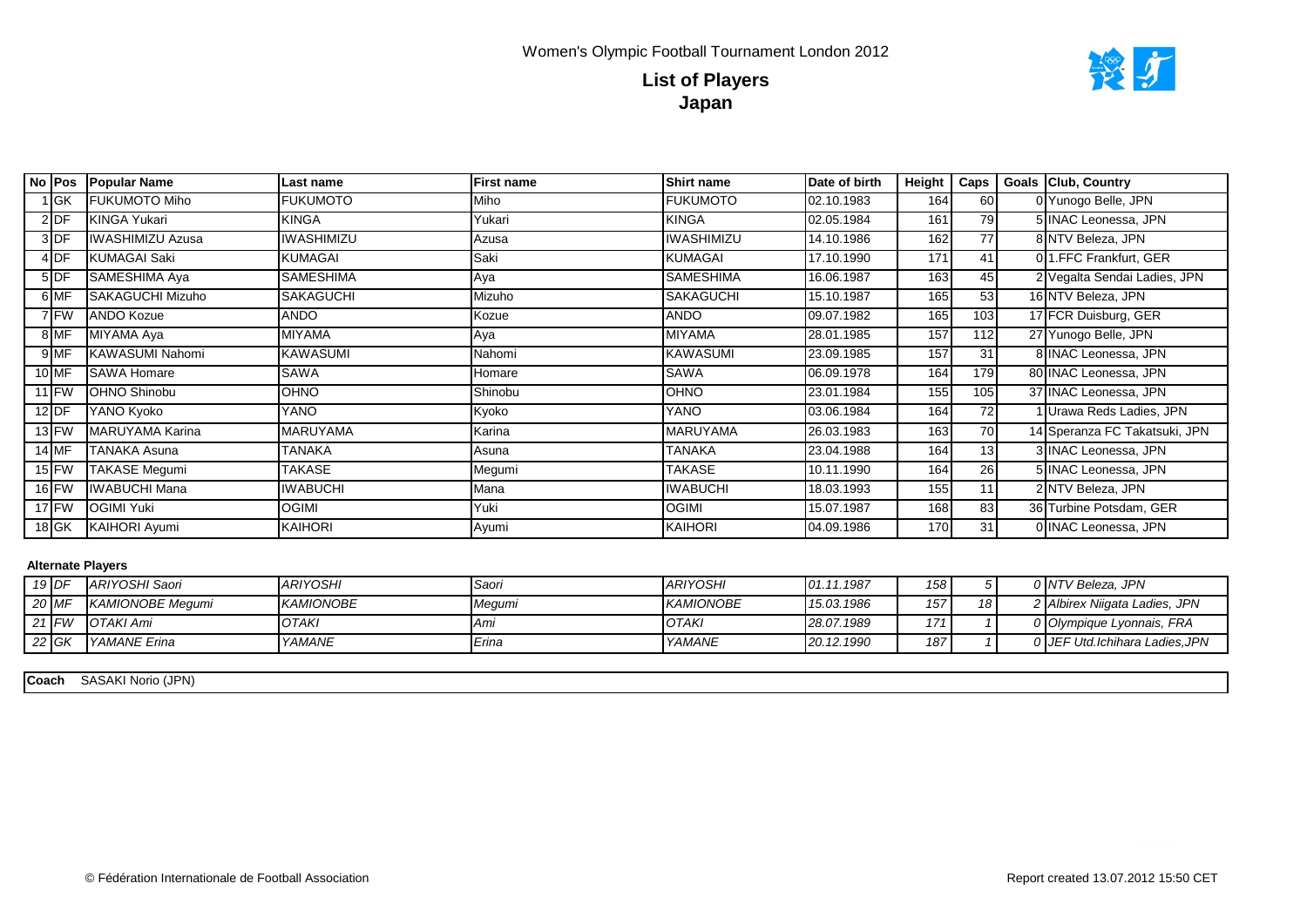

|            | No Pos Popular Name  | Last name      | <b>First name</b> | <b>Shirt name</b> | Date of birth | Height | I Caps I        | <b>Goals Club, Country</b> |
|------------|----------------------|----------------|-------------------|-------------------|---------------|--------|-----------------|----------------------------|
| <b>IGK</b> | JO Yun Mi            | JO             | Yun Mi            | J. YUN MI         | 22.05.1989    | 173    | 14              | 0 April 25, PRK            |
| $2$ DF     | KIM Nam Hui          | KIM            | Nam Hui           | K. NAM HUI        | 04.03.1994    | 163    | 10              | 0 April 25, PRK            |
| 3DF        | KIM Myong Gum        | KIM            | Myong Gum         | K. MYONG GUM      | 04.11.1990    | 163    | 14              | 0 Rimyongsu, PRK           |
| $4$ DF     | RO Chol Ok           | <b>RO</b>      | Chol Ok           | R. CHOL OK        | 03.01.1993    | 170    |                 | 0 April 25, PRK            |
| $5$ DF     | <b>YUN Song Mi</b>   | <b>YUN</b>     | Song Mi           | Y. SONG MI        | 28.01.1992    | 166    | 20              | 2 Pyongyang City, PRK      |
| 6 MF       | CHOE Un Ju           | CHOE           | Un Ju             | C. UN JU          | 23.01.1991    | 157    | 14              | 3 Pyongyang City, PRK      |
| 7 MF       | RI Ye Gyong          | R <sub>l</sub> | Ye Gyong          | R. YE GYONG       | 26.10.1989    | 163    | 25              | 9 Amrokgang, PRK           |
| 8 MF       | JON Myong Hwa        | <b>JON</b>     | Myong Hwa         | . MYONG HWA       | 09.08.1993    | 171    | 24              | 3 April 25, PRK            |
| 9 FW       | CHOE Mi Gyong        | CHOE           | Mi Gyong          | C. MI GYONG       | 17.01.1991    | 160    | 13              | 4 Rimyongsu, PRK           |
| $10$ FW    | YUN Hyon Hi          | <b>YUN</b>     | Hyon Hi           | Y. HYON HI        | 09.09.1992    | 169    | 22              | 6 April 25, PRK            |
| 11 MF      | KIM Chung Sim        | KIM            | Chung Sim         | K. CHUNG SIM      | 27.11.1990    | 158    | 15 <sub>l</sub> | 2 April 25, PRK            |
| $12$ MF    | KIM Un Hyang         | <b>KIM</b>     | Un Hyang          | K. UN HYANG       | 26.08.1993    | 169    |                 | 2 April 25, PRK            |
| $13$ MF    | O Hui Sun            | O              | Hui Sun           | O. HUI SUN        | 22.11.1993    | 160    |                 | 0 Sobaeksu, PRK            |
| $14$ DF    | PONG Son Hwa         | <b>PONG</b>    | Son Hwa           | P. SON HWA        | 18.02.1993    | 166    |                 | 0 Pyongyang City, PRK      |
| $15$ DF    | RI Nam Sil           | <b>RI</b>      | Nam Sil           | R. NAM SIL        | 13.02.1994    | 168    |                 | 0 Sobaeksu, PRK            |
| $16$ FW    | KIM Song Hui         | KIM            | Song Hui          | K. SONG HUI       | 23.02.1987    | 163    | 18              | 5 Pyongyang City, PRK      |
| $17$ FW    | <b>KWON Song Hwa</b> | <b>KWON</b>    | Song Hwa          | K. SONG HWA       | 05.02.1992    | 167    | 61              | 0 April 25, PRK            |
| $18$ GK    | O Chang Ran          |                | Chang Ran         | O. CHANG RAN      | 05.09.1991    | 173    | 61              | 0 Mangyongbong, PRK        |

| $19$ MF | YU Jong Im          | Yl          | Jong Im   | . JONG IM   | 06.12.1993 | 163              | n i            | 0 Amrokgang, PRK      |
|---------|---------------------|-------------|-----------|-------------|------------|------------------|----------------|-----------------------|
| $20$ DF | CHOE Yong Sim       | <b>CHOE</b> | Yong Sim  | C. YONG SIM | 13.10.1988 | 172 <sub>1</sub> |                | 0 Pyongyang City, PRK |
| $21$ MF | <b>KIM Su Gyong</b> | <b>KIM</b>  | 'Su Gyong | K. SU GYONG | 04.01.1995 | 158              | $\overline{ }$ | 2 April 25, PRK       |
| 22 $GK$ | <b>KIM Chol Ok</b>  | <b>KIM</b>  | Chol Ok   | K. CHOL OK  | 15.10.1994 | 170              | $\Omega$       | 0 April 25, PRK       |

Coach SIN Ui Gun (PRK)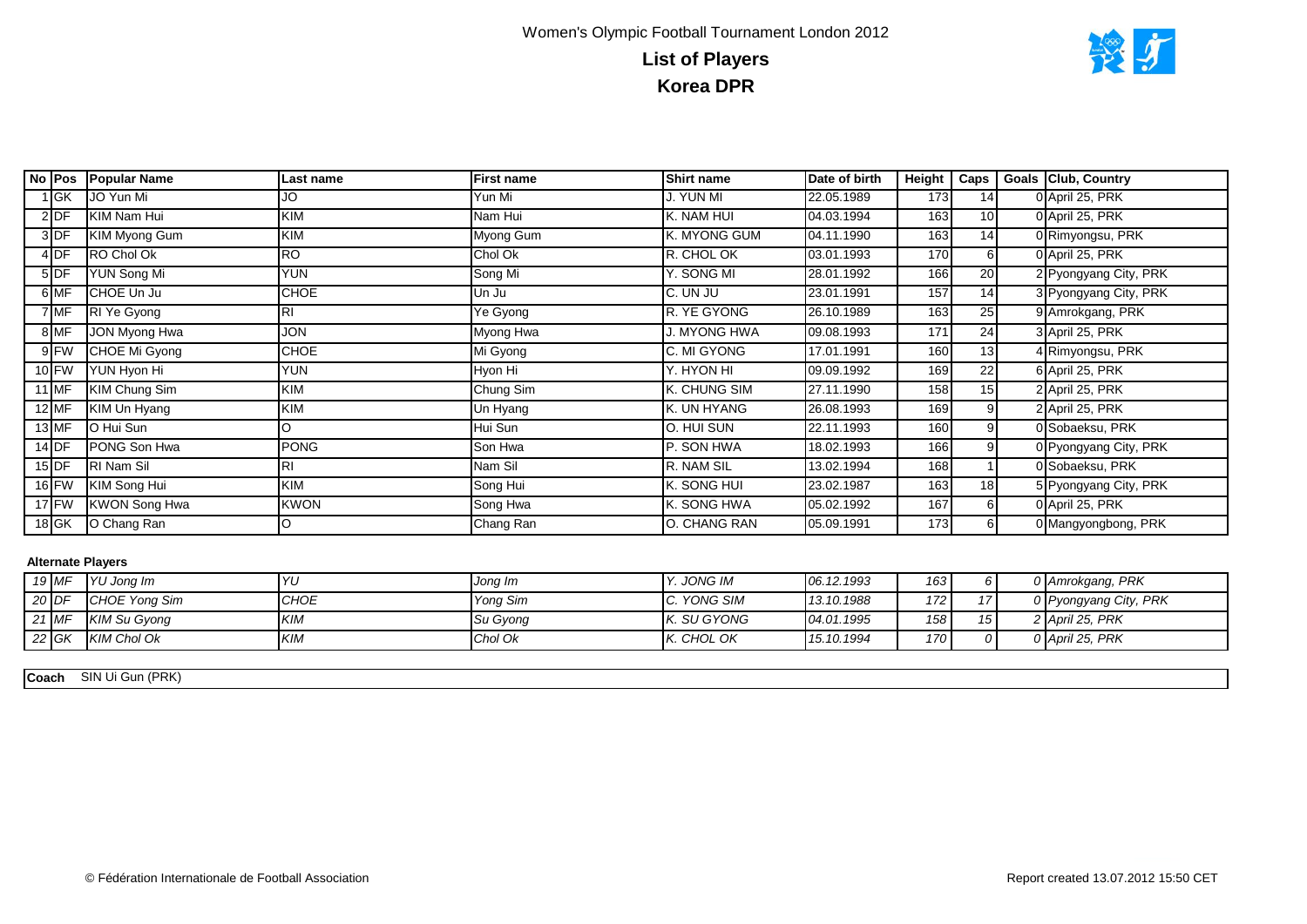

|         | No Pos Popular Name     | Last name        | First name                | <b>Shirt name</b> | Date of birth | Height   Caps |    | Goals Club, Country       |
|---------|-------------------------|------------------|---------------------------|-------------------|---------------|---------------|----|---------------------------|
| ∣lGK    | <b>BINDON Jenny</b>     | <b>BINDON</b>    | Jenny Lynn                | <b>BINDON</b>     | 25.02.1973    | 175           | 69 | 0 Hibiscus Coast, NZL     |
| $2$ DF  | <b>PERCIVAL Ria</b>     | <b>PERCIVAL</b>  | Ria Dawn                  | <b>PERCIVAL</b>   | 07.12.1989    | 161           | 70 | 81.FFC Frankfurt, GER     |
| 3DF     | <b>GREEN Anna</b>       | GREEN            | Anna                      | GREEN             | 20.08.1990    | 167           | 50 | 6 Lokomotive Leipzig, GER |
| 4 MF    | <b>HOYLE Katie</b>      | <b>HOYLE</b>     | Katie Cherie              | <b>HOYLE</b>      | 01.02.1988    | 161           | 62 | 07 Bad Neuenahr, GER      |
| $5$ DF  | <b>ERCEG Abby</b>       | <b>ERCEG</b>     | Abby May                  | <b>ERCEG</b>      | 20.11.1989    | 177           | 72 | 4 Fencibles Utd., NZL     |
| 6DF     | <b>SMITH Rebecca</b>    | <b>SMITH</b>     | Rebecca Katie             | <b>SMITH</b>      | 17.06.1981    | 175           | 68 | 4 VfL Wolfsburg, GER      |
| 7DF     | <b>RILEY Ali</b>        | <b>RILEY</b>     | Alexandra Lowe            | <b>RILEY</b>      | 30.10.1987    | 164           | 61 | LdB FC Malmo, SWE         |
| 8 MF    | MOORWOOD Hayley         | <b>MOORWOOD</b>  | Hayley Rose               | <b>MOORWOOD</b>   | 13.02.1984    | 164           | 80 | 10 Chelsea LFC, GBR       |
| 9 FW    | <b>HEARN</b> Amber      | <b>HEARN</b>     | Amber Liarnie Rose        | <b>HEARN</b>      | 28.11.1984    | 173           | 59 | 30 FF USV Jena, GER       |
| $10$ FW | <b>IGREGORIUS Sarah</b> | <b>GREGORIUS</b> | Sarah Joelle              | <b>GREGORIUS</b>  | 06.08.1987    | 157           | 28 | 15 07 Bad Neuenahr, GER   |
| 11 MF   | YALLOP Kirsty           | YALLOP           | Kirsty Lee                | <b>YALLOP</b>     | 04.11.1986    | 164           | 59 | 11 Vittsjo GIK, SWE       |
| $12$ MF | <b>HASSETT Betsy</b>    | <b>HASSETT</b>   | Betsy Doon                | <b>HASSETT</b>    | 04.08.1990    | 158           | 38 | 4 UC Berkeley, USA        |
| $13$ FW | <b>WHITE Rosie</b>      | <b>WHITE</b>     | Rosemary Eleanor Florence | <b>WHITE</b>      | 06.06.1993    | 165           | 35 | 9 UCLA, USA               |
| $14$ DF | <b>HILL Kristy</b>      | <b>HILL</b>      | Kristy Hiria              | <b>HILL</b>       | 01.07.1979    | 178           | 19 | 0 Eastern Suburbs, NZL    |
| $15$ DF | <b>STOTT Rebekah</b>    | <b>STOTT</b>     | Rebekah Ashley            | <b>STOTT</b>      | 17.06.1993    | 172           |    | 0 Melbourne Victory, AUS  |
| 16 MF   | <b>ILONGO Annalie</b>   | <b>LONGO</b>     | Annalie Antonia           | <b>LONGO</b>      | 01.07.1991    | 157           | 42 | 0 Three Kings Utd., NZL   |
| 17 FW   | <b>WILKINSON Hannah</b> | <b>WILKINSON</b> | Hannah Lilian             | <b>WILKINSON</b>  | 28.05.1992    | 176           | 33 | 12 Glenfield Rovers, NZL  |
| $18$ GK | <b>ROLLS Rebecca</b>    | <b>ROLLS</b>     | Rebecca Jane              | <b>ROLLS</b>      | 22.08.1975    | 178           | 14 | 0 Fencibles Utd., NZL     |

|         | 19 MF   | <b>BOWEN Katie</b>      | <b>BOWEN</b>        | Kate Elizabeth     | <b>BOWEN</b>      | 15.04.1994 | 172 <sub>1</sub> | $\Omega$ | 0 Glenfield Rovers, NZL   |
|---------|---------|-------------------------|---------------------|--------------------|-------------------|------------|------------------|----------|---------------------------|
|         | $20$ FW | McLAUGHLIN Sarah        | <b>IMC LAUGHLIN</b> | Sarah Jane         | <b>MCLAUGHLIN</b> | 03.06.1991 | 166              |          | 0 Claudelands Rovers, NZL |
| $21$ DF |         | <b>IPATTERSON Holly</b> | PATTERSON           | <b>Holly Alice</b> | PATTERSON         | 16.04.1994 | 165              |          | 0 Claudelands Rovers, NZL |
|         | $22$ GK | <b>NAYLER Erin</b>      | <b>NAYLER</b>       | <b>Erin Nicole</b> | <b>NAYLER</b>     | 17.04.1992 | 175              | ∩∎       | 0 Eastern Suburbs, NZL    |

Coach READINGS Tony (GBR)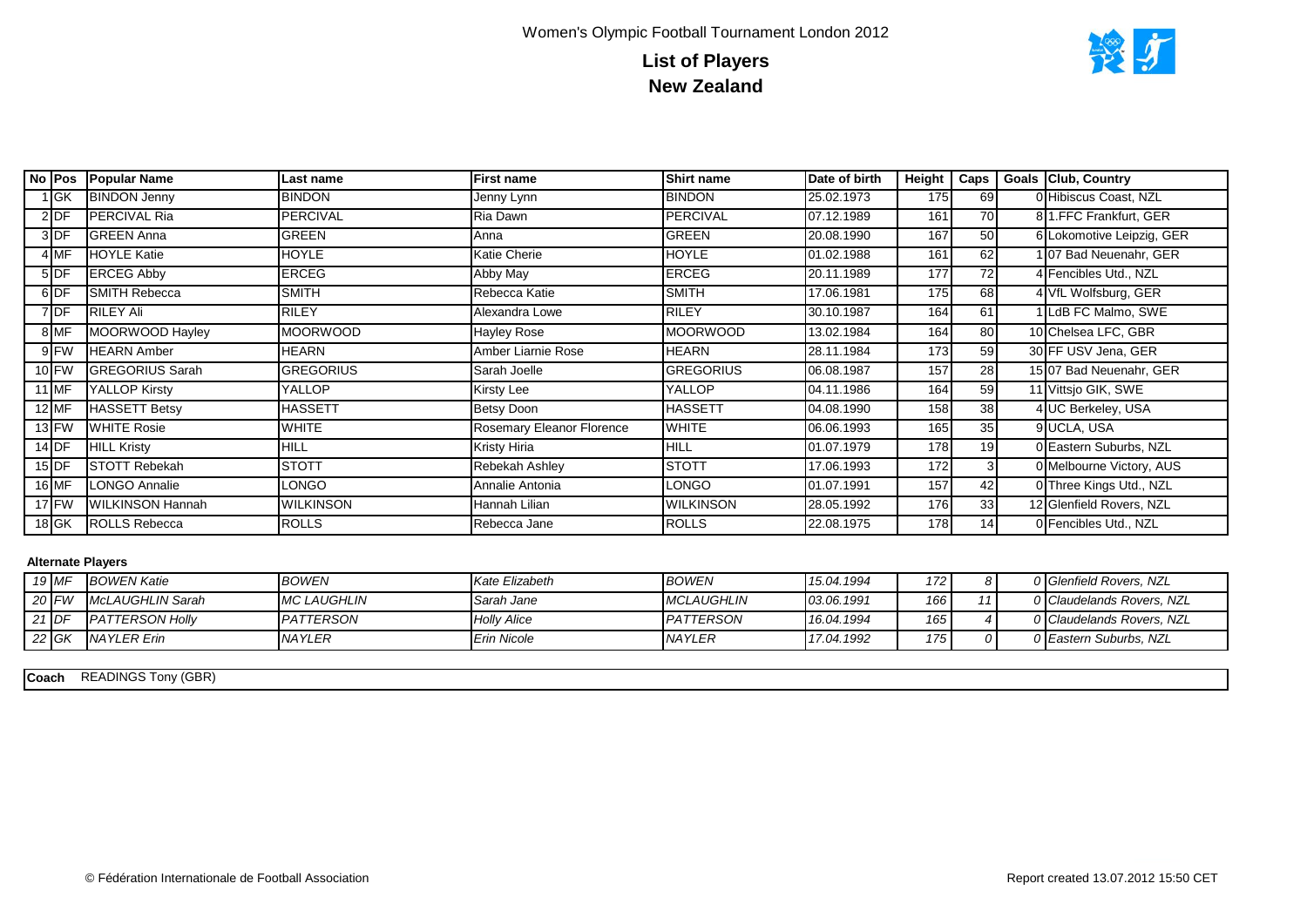

|                 | No Pos Popular Name      | Last name       | <b>First name</b>   | Shirt name      | Date of birth | Height | Caps            | <b>Goals Club, Country</b>     |
|-----------------|--------------------------|-----------------|---------------------|-----------------|---------------|--------|-----------------|--------------------------------|
| <b>IGK</b>      | <b>BARKER Roxanne</b>    | <b>BARKER</b>   | Roxanne Kimberly    | <b>BARKER</b>   | 06.05.1991    | 178    |                 | 0 Pepperdine Univ., USA        |
| $2$ MF          | MOODALY Robyn            | MOODALY         | Robyn Kimberly      | <b>MOODALY</b>  | 16.06.1994    | 164    | 12              | High Performance Centre, RSA   |
| 3DF             | VILAKAZI Nothando        | VILAKAZI        | Nothando            | VILAKAZI        | 28.10.1988    | 164    | 30 <sup>1</sup> | 6 Palace Super Falcons, RSA    |
| 4 <sub>DF</sub> | <b>I</b> SISTER Amanda   | <b>SISTER</b>   | Amanda              | <b>SISTER</b>   | 01.03.1990    | 166    | 33              | Liverpool Ladies, RSA          |
| $5$ DF          | VAN WYK Janine           | VAN WYK         | Janine              | VAN WYK         | 17.04.1987    | 162    | 76              | 8 Palace Super Falcons, RSA    |
| 6DF             | CELE Zamandosi           | <b>CELE</b>     | Zamandosi Elizabeth | <b>CELE</b>     | 26.12.1990    | 164    | 18 <sup>1</sup> | 0 Durban Ladies, RSA           |
| 7 MF            | SMEDA Leandra            | <b>SMEDA</b>    | Leandra Wiloma      | SMEDA           | 22.07.1989    | 163    | 19              | 3 Cape Town Roses, RSA         |
| 8 MF            | LOUW Kylie               | LOUW            | Kylie Ann           | LOUW            | 15.01.1989    | 162    | 72              | 7 Stephen F. Austin Univ., USA |
| 9MF             | <b>DLAMINI Amanda</b>    | <b>DLAMINI</b>  | Amanda Sinegugu     | <b>DLAMINI</b>  | 22.07.1988    | 162    | 49              | 16 Univ. Johannesburg, RSA     |
| $10$ MF         | <b>NTSWENG Marry</b>     | <b>NTSWENG</b>  | Marry Nnana         | <b>NTSWENG</b>  | 19.12.1989    | 157    | 41              | Tshwane Univ., RSA             |
| $11$ FW         | <b>IMATLOU Noko</b>      | MATLOU          | Noko                | <b>MATLOU</b>   | 30.09.1985    | 167    | 74              | 55 Univ. Johannesburg, RSA     |
| $12$ FW         | <b>MODISE Portia</b>     | <b>MODISE</b>   | Portia              | <b>MODISE</b>   | 20.06.1983    | 152    | 92              | 71 Palace Super Falcons, RSA   |
| 13 MF           | <b>HLUMBANE Gabisile</b> | HLUMBANE        | Gabisile Judith     | <b>HLUMBANE</b> | 20.12.1986    | 164    | 33              | 0 Kovsies Ladies, RSA          |
| $14$ FW         | <b>MOLLO Sanah</b>       | MOLLO           | Sanah Modiehi       | <b>MOLLO</b>    | 30.01.1987    | 158    | 26              | 8 Bloemfontein Celtic, RSA     |
| $15$ DF         | <b>JANE Refiloe</b>      | JANE            | Refiloe             | <b>JANE</b>     | 04.08.1992    | 167    |                 | 0 Mamelodi Sundowns, RSA       |
| 16 MF           | NYANDENI Mpumi           | <b>NYANDENI</b> | Mpumi Nompumelelo   | <b>NYANDENI</b> | 19.08.1987    | 163    | 93              | 7 WFC Rossiyanka, RUS          |
| $17$ FW         | <b>IMGCOYI Andisiwe</b>  | MGCOYI          | Andisiwe            | <b>MGCOYI</b>   | 03.07.1988    | 175    | 21              | 4 Mamelodi Sundowns, RSA       |
| $18$ GK         | MNDAWENI Thokozile       | <b>MNDAWENI</b> | Thokozile           | <b>MNDAWENI</b> | 08.08.1981    | 173    | 57              | Univ. Johannesburg, RSA        |

| $19$ DF | MABATLE Lebogang           | <b>MABATLE</b>            | Lebogang Priscilla       | <b>MABATLE</b>            | 03.03.1992 | 168 |  | 0 Halleluyah Zebra Force, RSA |
|---------|----------------------------|---------------------------|--------------------------|---------------------------|------------|-----|--|-------------------------------|
| 20 MF   | <b>SKITI Nocawe</b>        | <b>SKITI</b>              | <b>I</b> Nocawe Samantha | <b>SKIT</b>               | 13.05.1989 | 138 |  | 4 Cape Town Roses, RSA        |
| 21 $FW$ | <b>SEOPOSENWE Jermaine</b> | <i><b>ISEOPOSENWE</b></i> | Jermaine                 | <i><b>ISEOPOSENWE</b></i> | 12.10.1993 | 163 |  | 2 Santos Cape Town, RSA       |
| 22 $GK$ | <b>DLAMINI Andile</b>      | <b>DLAMINI</b>            | Andile                   | <b>DLAMINI</b>            | 02.09.1992 | 170 |  | 0 Mamelodi Sundowns, RSA      |

MKHONZA Joseph (RSA) **Coach**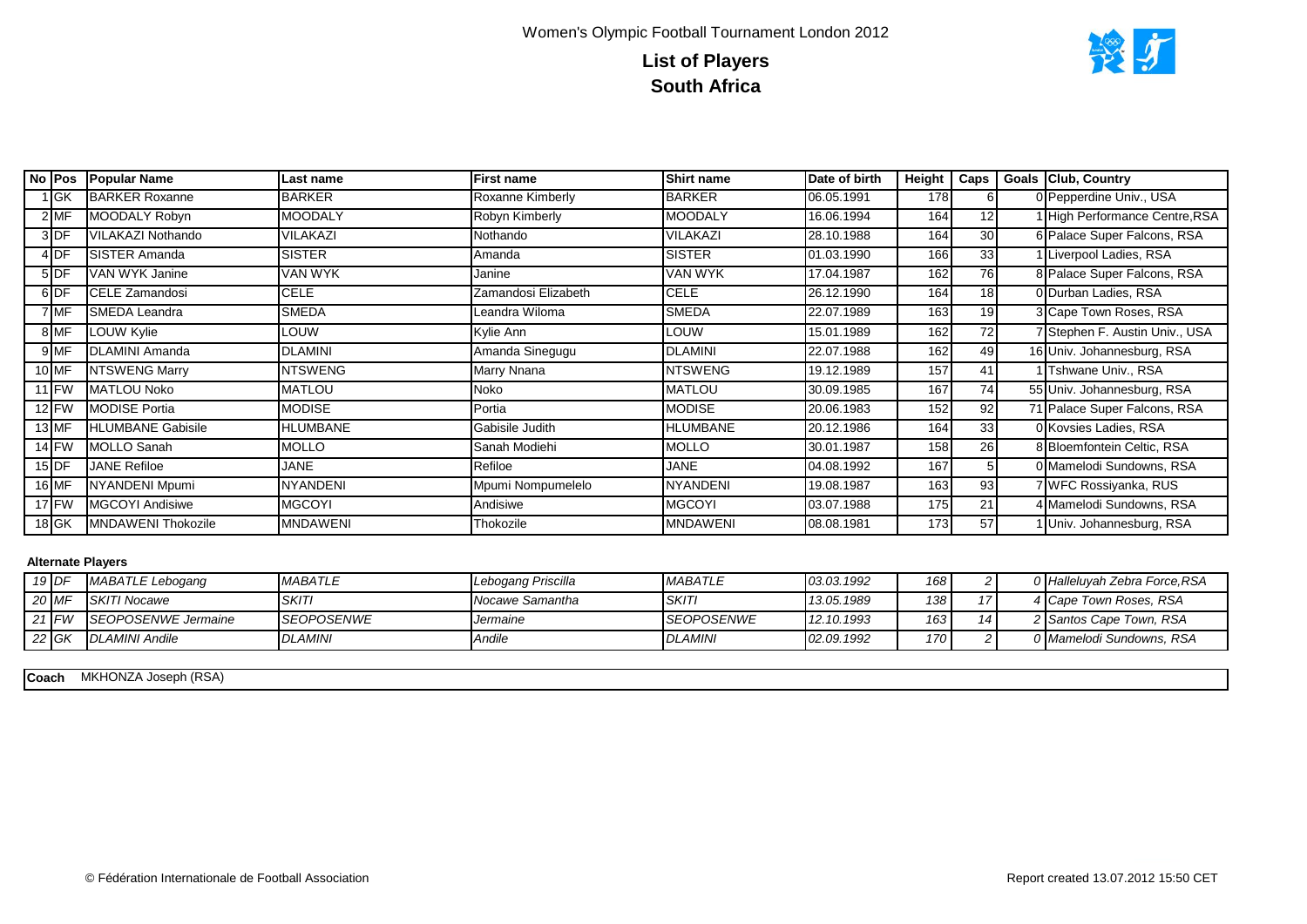# Women's Olympic Football Tournament London 2012 **List of Players Sweden**



| No Pos          |        | <b>Popular Name</b>      | Last name        | <b>First name</b> | <b>Shirt name</b> | Date of birth | Height $\vert$ Caps |                 | <b>Goals Club, Country</b>  |
|-----------------|--------|--------------------------|------------------|-------------------|-------------------|---------------|---------------------|-----------------|-----------------------------|
|                 | $1$ GK | LINDAHL Hedvig           | LINDAHL          | Hedvig            | LINDAHL           | 29.04.1983    | 179                 | 85              | 0 Kristianstads DFF, SWE    |
| $2$ DF          |        | <b>SEMBRANT Linda</b>    | <b>SEMBRANT</b>  | Linda             | <b>SEMBRANT</b>   | 15.05.1987    | 175                 | 34              | 1 Tyreso FF, SWE            |
| 3DF             |        | <b>BERGLUND Emma</b>     | <b>BERGLUND</b>  | Emma              | <b>BERGLUND</b>   | 19.12.1988    | 172                 | 10 <sub>l</sub> | 0 Umea IK, SWE              |
| 4 <sub>DF</sub> |        | <b>SVENSSON Annica</b>   | <b>SVENSSON</b>  | Annica            | <b>SVENSSON</b>   | 03.03.1983    | 166                 | 27              | 0 Tyreso FF, SWE            |
| 5 MF            |        | <b>FISCHER Nilla</b>     | <b>FISCHER</b>   | Nilla             | <b>FISCHER</b>    | 02.08.1984    | 176                 | 89              | 12 Linkopings FC, SWE       |
| 6DF             |        | <b>THUNEBRO Sara</b>     | THUNEBRO         | Sara              | THUNEBRO          | 26.04.1979    | 165                 | 92              | 31.FFC Frankfurt, GER       |
| 7 MF            |        | DAHLKVIST Lisa           | <b>DAHLKVIST</b> | Lisa              | <b>DAHLKVIST</b>  | 06.02.1987    | 174                 | 55              | 7 Tyreso FF, SWE            |
| 8 FW            |        | <b>SCHELIN Lotta</b>     | SCHELIN          | Lotta             | <b>SCHELIN</b>    | 27.02.1984    | 179                 | 107             | 45 Olympique Lyonnais, FRA  |
| 9 MF            |        | <b>ASLLANI Kosovare</b>  | <b>ASLLANI</b>   | Kosovare          | <b>ASLLANI</b>    | 29.07.1989    | 166                 | 35              | 6 Kristianstads DFF, SWE    |
| $10$ MF         |        | JAKOBSSON Sofia          | JAKOBSSON        | Sofia             | <b>JAKOBSSON</b>  | 23.04.1990    | 175                 | 16              | 2 WFC Rossiyanka, RUS       |
| 11 MF           |        | <b>GORANSSON Antonia</b> | GÖRANSSON        | Antonia           | GÖRANSSON         | 16.09.1990    | 169                 | 23              | 4 Turbine Potsdam, GER      |
| 12 MF           |        | <b>HAMMARSTROM Marie</b> | HAMMARSTRÖM      | Marie             | M.HAMMARSTRÖM     | 29.03.1982    | 170                 | 22              | Orebro DFF, SWE             |
| 13 <b>DF</b>    |        | NILSSON Lina             | <b>NILSSON</b>   | Lina              | <b>NILSSON</b>    | 17.06.1987    | 170                 | 33              | 0 LdB FC Malmo, SWE         |
| $14$ MF         |        | <b>ALMGREN Johanna</b>   | <b>ALMGREN</b>   | Johanna           | <b>ALMGREN</b>    | 22.03.1984    | 169                 | 39              | 0 Kopparbergs/Goteborg, SWE |
| $15$ MF         |        | <b>SEGER Caroline</b>    | <b>SEGER</b>     | Caroline          | <b>SEGER</b>      | 19.03.1985    | 174                 | 92              | 13 Tyreso FF, SWE           |
| $16$ FW         |        | <b>EDLUND Madelaine</b>  | <b>EDLUND</b>    | Madelaine         | <b>EDLUND</b>     | 15.09.1985    | 171                 | 32              | 1 Tyreso FF, SWE            |
| $17$ DF         |        | LEVENSTAD Malin          | LEVENSTAD        | Malin             | LEVENSTAD         | 13.09.1988    | 165                 |                 | 0 LdB FC Malmo, SWE         |
| $18$ $GK$       |        | <b>ILUNDGREN Sofia</b>   | <b>LUNDGREN</b>  | <b>S</b> ofia     | LUNDGREN          | 20.09.1982    | 172                 | 27              | 0 Linkopings FC, SWE        |

#### **Alternate Players**

| 19 $MF$ | MOBERG Susanne             | <b>MOBERG</b>             | Susanne | <b>MOBERG</b>     | 13.02.1986 | 170 <b>I</b> |                 | 0 Kristianstads DFF, SWE   |
|---------|----------------------------|---------------------------|---------|-------------------|------------|--------------|-----------------|----------------------------|
| 20 DF   | <b>ISEGERSTROM Stina</b>   | <i><b>ISEGERSTROM</b></i> | Stina   | <b>SEGERSTRÖM</b> | 17.06.1982 | 177          | 56 <sub>1</sub> | 3 Kopparbergs/Goteborg.SWE |
| 21 FW   | <b>LANDSTROM Jessica</b>   | LANDSTROM                 | Jessica | LANDSTRÖM         | 12.12.1984 | 180          | 64              | 19 Diurgardens IF, SWE     |
| 22 $GK$ | <b>HAMMARSTROM Kristin</b> | <b>HAMMARSTRÖM</b>        | Kristin | K.HAMMARSTRÖM     | 29.03.1982 | 172          | 151             | 0 Kopparbergs/Goteborg.SWE |

**Coach** DENNERBY Thomas (SWE)